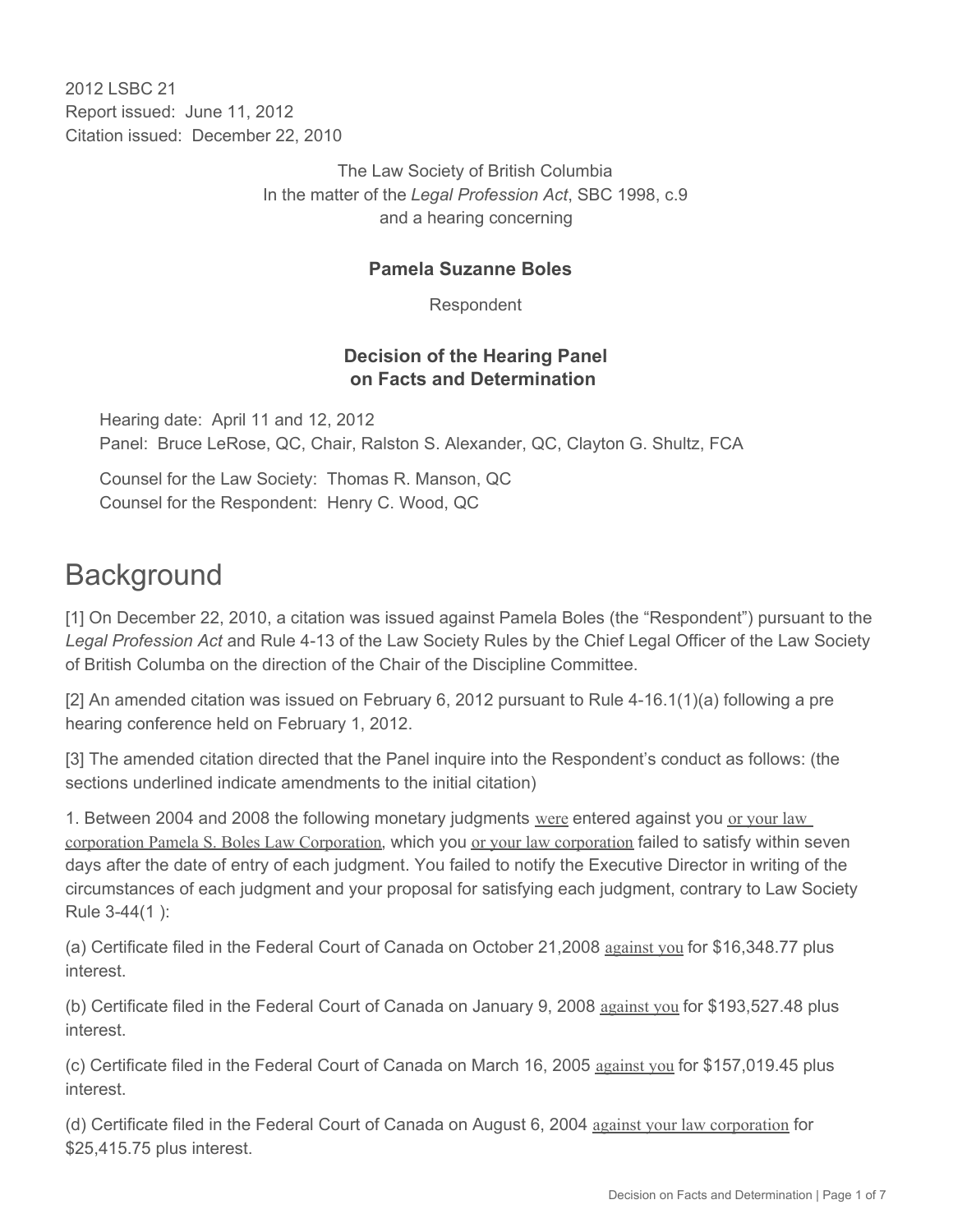(e) Certificate filed in the Federal Court of Canada on July 27, 2004 against your law corporation for \$48,005.06 plus interest.

(f) Certificate filed in the Federal Court of Canada on April 20, 2004 against your law corporation for \$22,667.87 plus interest.

(g) Certificate filed in the Federal Court of Canada on February 6, 2004 against you for \$9.371.91 plus interest.

(h) Certificate filed in British Columbia Supreme Court on September 8, 2005 against your law corporation in regard to an obligation in default under the Social Service Tax Act in the amount of \$6,528.46.

(i) Certificate filed in British Columbia Supreme Court on May 11,2005 against your law corporation in regard to an obligation in default under the Social Service Tax Act in the amount of \$9,152.04.

[4] The citation does not expressly allege that any of the rule breaches alleged amounted to professional misconduct. However, that is a major issue in this hearing, and both the Law Society and the Respondent have made submissions on the question.

[5] The Respondent acknowledged that the service of the citation complied with Rule 4-15 of the Law Society Rules.

[6] Following the commencement of the hearing, counsel for the Law Society advised that certain matters had been agreed with counsel for the Respondent as follows:

1. The Law Society would no longer pursue sub-paragraphs (a), (b), (d), (f), and (i) of the amended citation;

2. The Respondent admitted that sub-paragraphs (e), (g) and (h) of the amended citation were proven and were admitted to be breaches of Rule 3-44;

3. The Respondent admitted that the essential ingredients of sub-paragraph (c) of the amended citation had been made out but reserved the entitlement to argue that the circumstances did not amount to a breach of Rule 3-44.

# Facts

## **Citation Sub-Paragraph (c):**

[7] Pamela Boles did not file income tax returns for the taxation years 2001, 2002 and 2003. As a result of the failure to file such returns, Canada Revenue Agency ("CRA") issued an arbitrary assessment of income earned by Ms. Boles for those years. Following Ms. Boles' failure to pay the amount owing by the arbitrary assessment, CRA issued a certificate under the *Income Tax Act* for \$157,019.45 and, on April 1, 2005, registered it against title to land owned by Ms. Boles.

[8] This obligation was fully paid to CRA on April 28, 2005 from proceeds of the sale of one of the properties owned by Ms. Boles. The time between the registration of the certificate and its payment is 28 days.

[9] The date upon which Ms. Boles became aware of this certificate is uncertain. The lawyer representing her on the sale of one of the properties subject to the certificate testified that he was aware of the certificate on April 18, 2005. His account for legal services in the sale transaction indicates that he spoke to Ms. Boles on five occasions on April 19, 2005, the day after he became aware of the Certificate. We find that Ms.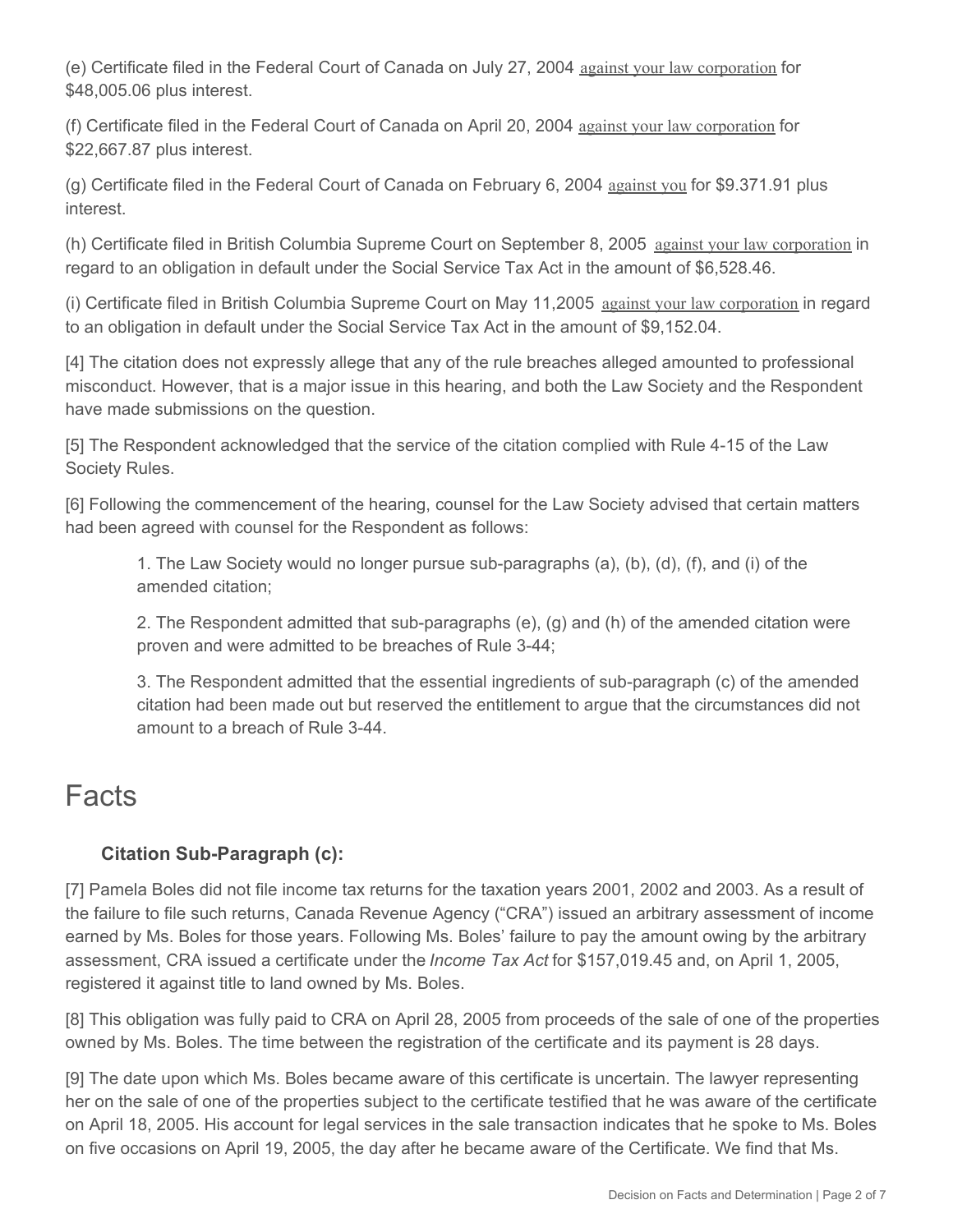Boles knew about the Certificate on April 19, 2005 (at the latest), nine days before it was paid.

### **Citation Sub-Paragraph (e):**

[10] As a result of non-payment by Pamela S. Boles Law Corporation of Goods and Services Tax (GST) owing on legal fees and disbursements charged to clients by that law corporation, CRA issued a Certificate under the *Excise Tax Act (Canada)* for \$48,005.06 on July 27, 2004.

[11] This debt was likely paid by counsel to the Law Corporation with a payment made to CRA on August 15, 2005. The uncertainty on this issue is that the payment made to CRA was in the nature of an "on account" payment and by a consideration of amounts owing and paid to that date it is "likely" that this GST debt was paid on that date. Further to this issue is the fact that the letter enclosing payment required (by an undertaking) that the payment be applied to the GST debt. Other crown debts existed at the time. The payment was made 384 days after the issuance of the Certificate.

[12] The date upon which Ms. Boles became aware of this Certificate is uncertain. CRA noted the underlying debt of the Law Corporation in a letter to Ms. Boles dated December 10, 2004. The same letter encouraged Ms. Boles to contact CRA to further discuss issues. We find that Ms. Boles became aware of this Certificate in December 2004, at least eight months before it was repaid.

### **Citation Sub-Paragraph (g):**

[13] As a result of non-payment by Ms. Boles of income taxes assessed as owing by her, CRA issued a Certificate under the *Income Tax Act* for \$9,371.91 on February 6, 2004. That certificate was registered on February 19, 2004 against title to land owned by Ms. Boles.

[14] This debt was fully paid to CRA on April 28, 2005 from proceeds of the sale of one of the properties owned by Ms. Boles. The payment was made 402 days after the registration of the certificate.

[15] The date upon which Ms. Boles became aware of this certificate is uncertain. The lawyer representing her in a mortgage transaction involving the refinancing of various debts testified that he became aware of the certificate on March 2, 2004. With this testimony he corrected an earlier written response provided to Law Society counsel where he noted that he became aware of this certificate on April 18, 2005. We find that Ms. Boles became aware of this certificate in March of 2004, at least one year before it was repaid.

#### **Citation Sub-Paragraph (h):**

[16] As a result of non-payment by Pamela S. Boles Law Corporation of Social Service Tax owing on legal fees and disbursements charged to clients by that law corporation, the Province of British Columbia issued a certificate under the *Social Service Tax Act* in the amount of \$6,528.46 on September 2, 2005. That certificate was entered by the Supreme Court of British Columbia on September 8, 2005 and a Writ of Seizure and Sale was issued by that Court on the same day.

[17] The Writ of Seizure and Sale was returned by West Coast Court Bailiffs Inc. as fully paid in the amount of \$6,829.61on October 19, 2005. The payment was made 41 days after the entry of the certificate.

[18] The date upon which Ms. Boles became aware of this certificate is uncertain. In her response to the Law Society on this subject she wrote "I do not know when I was served with that certificate but I expect that I inadvertently breached Rule 3-44(1) in respect of it."

#### **FACTS GENERALLY**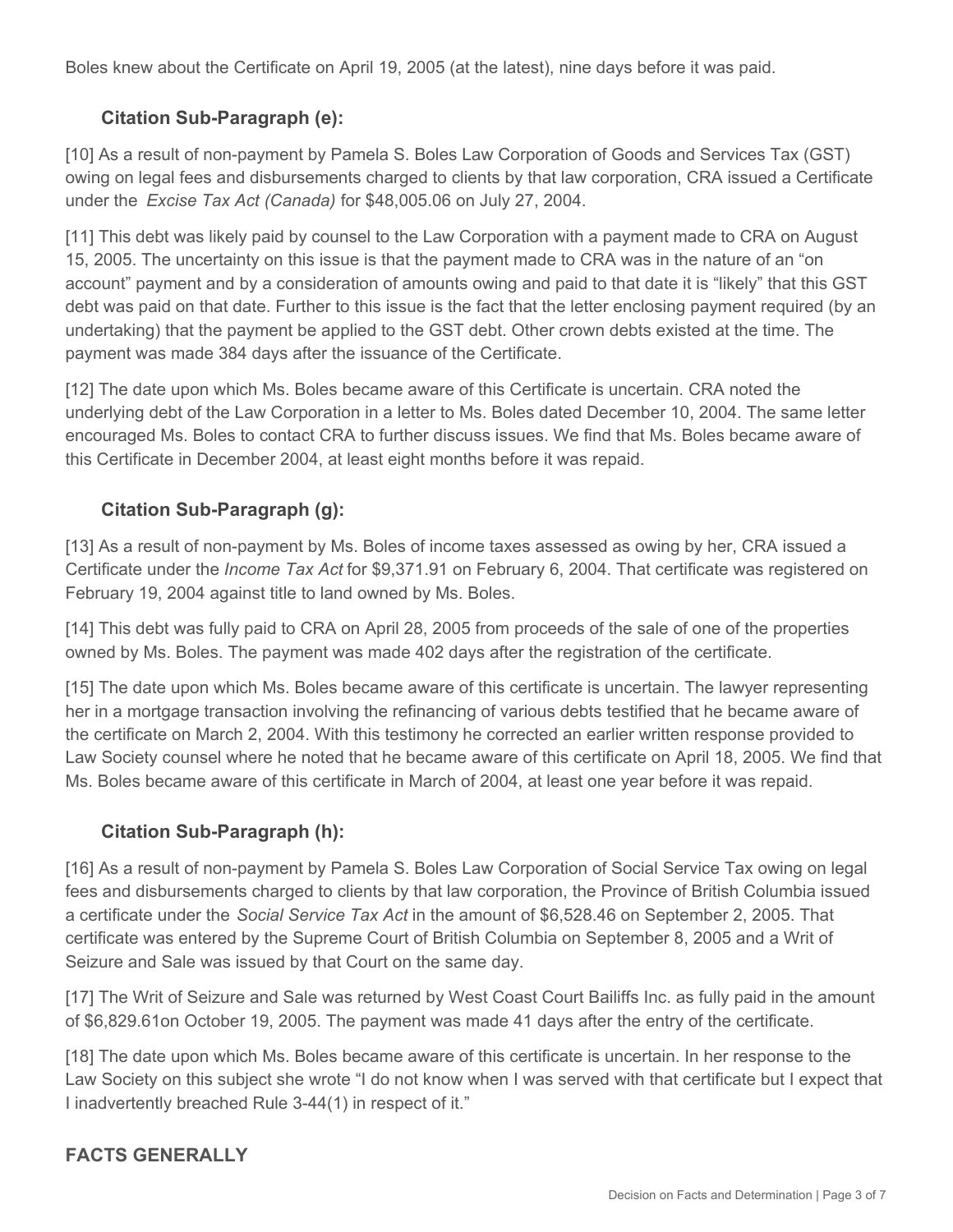[19] The Respondent advised the Law Society that she was not aware of the change to Rule 3-44 that occurred in December 2003. That change added the words "any certificate, final order or other requirement under a statute that requires payment of any money to any party."

[20] The Respondent admitted that she did not report any of the filed certificates to the Law Society at any time.

[21] A citation issued against the Respondent in 2000 for her failure to report a monetary judgment entered against her. A hearing panel found that the Respondent had failed to report a judgment registered against her and determined that a breach of Rule 3-44 had occurred. The panel ordered that the Respondent be reprimanded. Evidence of this citation was admitted without objection from the Respondent's counsel.

### **RESPONDENT'S SUBMISSIONS**

[22] The Respondent admits a breach of Rule 3-44 in respect of citation sub-paragraphs (e), (g) and (h) but argues that these breaches are mere breaches of the Rules and that they do not amount to professional misconduct.

[23] With respect to citation sub-paragraph (c) the Respondent argues that she is not in breach of the Rule for two reasons.

[24] Firstly, argues the Respondent, the Rule is not engaged at all because the certificate is flawed for failure to meet certain technical requirements.

[25] Secondly the Respondent seeks to engage the rule of law "de minimus non curat lex", which suggests, simply stated, that the law will not respond where the subject matter of the offence is of such insignificance that its prosecution would bring the law into disrepute. In this respect the Respondent argues that the certificate was repaid within nine days of its discovery and that is a mere two days beyond the seven day time frame permitted by the Rule.

## **FINDINGS OF FACT**

[26] The Panel has considered the objection that the certificate was defective and therefore the Respondent was not obliged to report it under Rule 3-44. In our view, it is not for a recipient of a certificate in these circumstances to determine the validity of the certificate before compliance with the Rule requiring notice to the Law Society. The certificates are prima facie properly issued and must be reported as such. A subsequent determination of invalidity may render the report to the Law Society moot but does not relieve against the initial obligation to report. This view of the Rule is enhanced by reference to the requirement to report the monetary judgment despite the filing of an appeal (Rule 3-44(3)).

[27] On the Respondent's second argument, we find that the pattern that appears in all the circumstances of this case belies the trivial, incidental or inadvertent nature of acts to which the defence of de minimus usually applies.

[28] In the result, we find that the allegations in each of subparagraphs (c), (e), (g) and (h) of the citation are proven on the balance of probabilities and that, in each case, the Respondent breached Rule 3-44.

#### **ISSUE AND ANALYSIS**

[29] Section 38(4) of the Legal Profession Act states: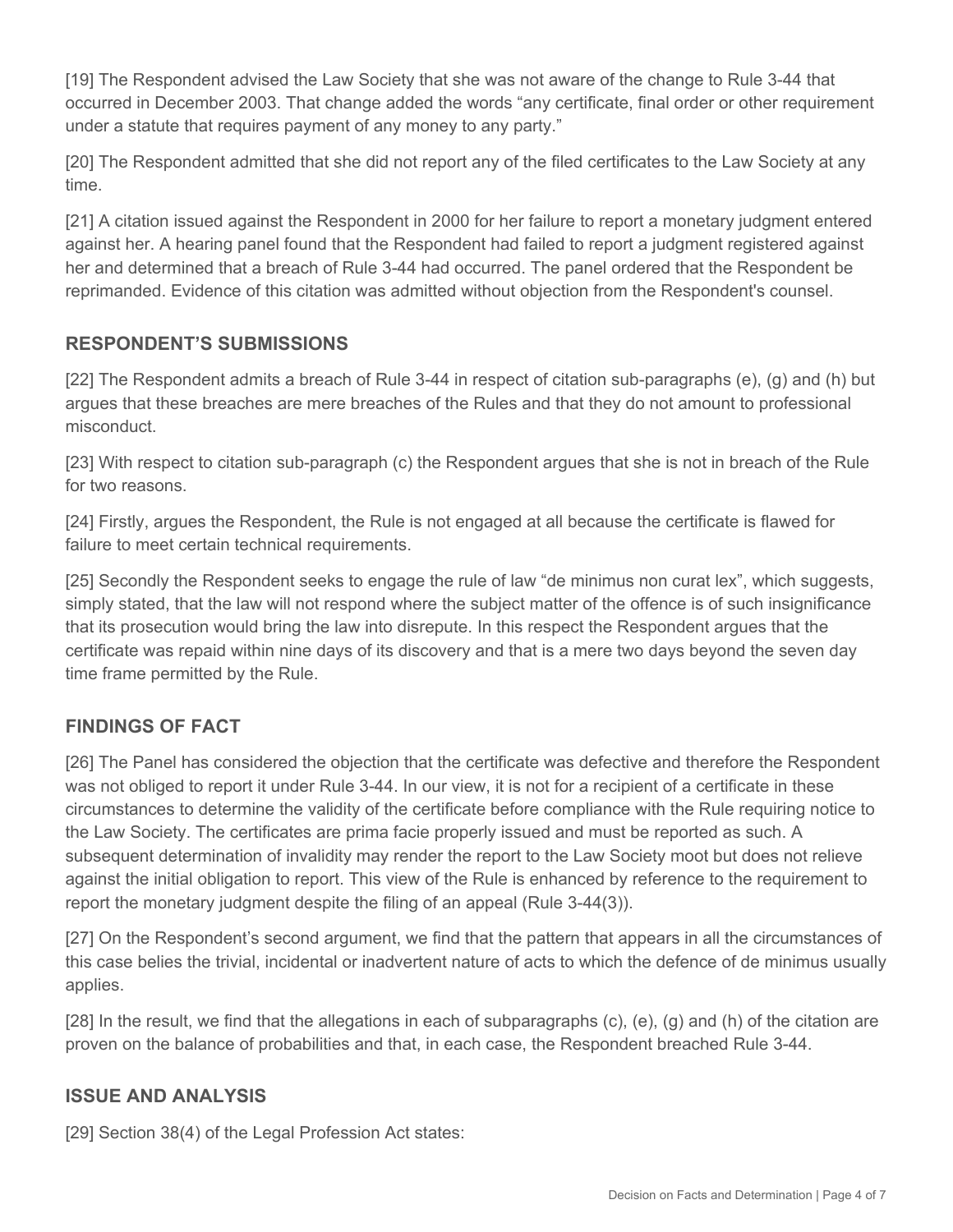After a hearing, a panel must do one of the following:

- (a) dismiss the citation;
- (b) determine that the respondent has committed one or more of the following:
	- (i) professional misconduct;
	- (ii) conduct unbecoming a lawyer;
	- (iii) a breach of this Act or the rules;
	- (iv) incompetent performance of duties undertaken in the capacity of a lawyer

(v) if the respondent is not a member, conduct that would, if the respondent were a member, constitute professional misconduct, conduct unbecoming a lawyer, or a breach of this Act or the rules;

(c) make any other disposition of the citation that it considers proper.

[30] It is for us to decide whether the facts as established and admitted support a finding of professional misconduct as set out in s.  $38(4)(b)(i)$  or the lesser issue of a simple breach of the Rules.

[31] We begin with a consideration of the requirements of the burden of proof that rests upon the Law Society in matters such as those before this Panel.

[32] We instruct ourselves that the burden of proof in such matters rests entirely upon the Law Society with an obligation to prove the allegations on a balance of probabilities with evidence that is sufficiently clear, convincing and cogent to satisfy the balance of probabilities test.

[33] We next consider what it is that constitutes professional misconduct as that expression is found at section 38(4)(b)(i) of the *Legal Profession Act*, SBC 1998, c.9.

[34] Recent decisions of the Benchers (*Law Society of BC v. Martin*, 2005 LSBC 16, and *Law Society of BC v. Lyons*, 2008 LSBC 09) have established that the test for professional misconduct is:

Whether the facts, as made out, disclose a marked departure from that conduct the Law Society expects of its members; if so, it is professional misconduct.

[35] A distinction must be made between professional misconduct and a breach of the Rules. The *Lyons*  decision provides some assistance in considering that distinction. The Panel observed at para. [32] that:

A breach of the rules does not, in itself, constitute professional misconduct. A breach of the Act or the Rules that constitutes a "Rules breach", rather than professional misconduct, is one where the conduct, while not resulting in any loss to a client or done with any dishonest intent, is not an insignificant breach of the Rules and arises from respondent paying little attention to the administrative side of the practice ( *Law Society of BC v. Smith*, 2004 LSBC 29).

[36] The *Lyons* panel also noted:

In determining whether a particular set of facts constitutes professional misconduct or, alternatively, a breach of the Act or Rules, panels must give weight to a number of factors, including the gravity of the misconduct, its duration, the number of breaches, the presence or absence of mala fides, and the harm caused by the respondent's conduct.

[37] The duration of these Rule breaches varies for each of the four allegations in the citation upon which a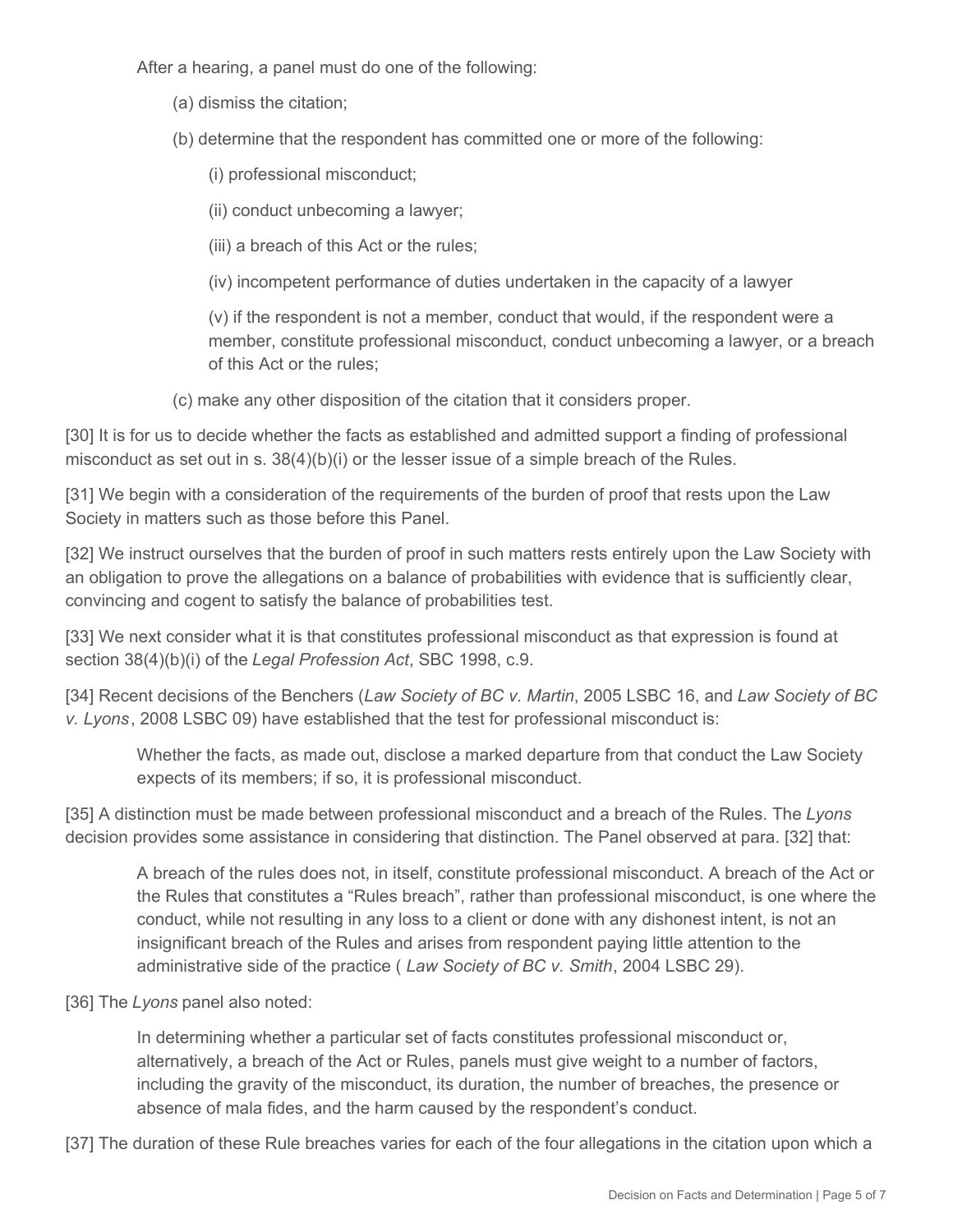breach of the Rules has either been admitted or determined by this Panel. The issuance of the certificates and, in the case of citation subparagraph (h), the issuance of the Supreme Court certificate, were never reported. In that outcome the existence of the Rules breach and its duration did not come to the attention of the Law Society until it conducted its own investigation and discovered the fact of the CRA certificates and the Supreme Court judgment. The duration of the breaches is therefore in a range from a minimum of three years two months to four years six months in one instance.

[38] The Respondent argued that the "duration" of the Rule breach should be confined to the time-frame between knowledge and payment. We disagree. The obligation to report a judgment not satisfied within seven days is not relieved by payment. The primary focus of the Rule is to alert the Law Society of potential financial issues in the practice or private life of the lawyer and the fact that the judgment or certificate has been paid does not answer any of the questions the Law Society may have in that respect.

[39] The gravity of the misconduct indicated by the Rules breach and its harm is evidenced by the inability of the Law Society to properly fulfill its regulatory mandate. A report of an unsatisfied judgment will routinely trigger an investigation by the Law Society. The financial interests of the clients of the judgment debtor will be considered. When no report is made, the investigation will not be commenced in a timely manner – in the particular circumstances of this Respondent, certain material information became unavailable in the interim between the incident and the subsequent, but delayed, investigation.

[40] The fact of the prior failure of the Respondent to report an unsatisfied judgment and the consequent citation for that failure must be factored into any consideration of the " *Lyons*" characteristics. It demonstrates that the Respondent was at best, indifferent to the judgment reporting requirements. A lawyer who has suffered a previous citation for that delict should bring an enhanced awareness of the Rule and of the consequences for its breach.

[41] In these circumstances, where Income Tax Act certificates are registered against titles to properties owned by the Respondent, and where those certificates are impacting refinancing initiatives and real estate sales closings, it is not possible that the Respondent was not alive to the reporting requirements. The fact that the certificates were never reported leads us to conclude that the Respondent had a motive of secrecy in respect of these matters and that the breaches of the Rule were intentional and motivated by an intention to mislead and deceive.

[42] The evidence of the "shock" and "anger" expressed by the Respondent upon discovery of the existence of the CRA certificates must be discounted as naïve at best, given the prior experience of the Respondent with CRA and its collection protocols.

[43] If the approach of the Respondent to reporting CRA certificates was accepted as appropriate, it would be necessary for the Law Society to conduct random judgment searches of its members to ensure compliance with Rule 3-44. That approach is not reasonable and is inconsistent with the higher moral standard expected of members of the Law Society by the Canons. Lawyers are expected to self-report, and it is reasonable for the Law Society to expect compliance in all cases.

[44] Counsel for the Respondent urged the Panel to note the difference between deemed and actual knowledge of the Rule and its application to the circumstances. It is the position of the Respondent that she was not aware of the addition of the "certificate" language in 2003 and that her admission of the breach of the Rule is based upon her belief that she is deemed to know the Rule rather than the fact that she actually knows it.

[45] The Panel is of the view that the consequences of the deemed knowledge ought to be the same as those where the knowledge is actual. Knowledge of and adherence to the Rules is fundamental to the